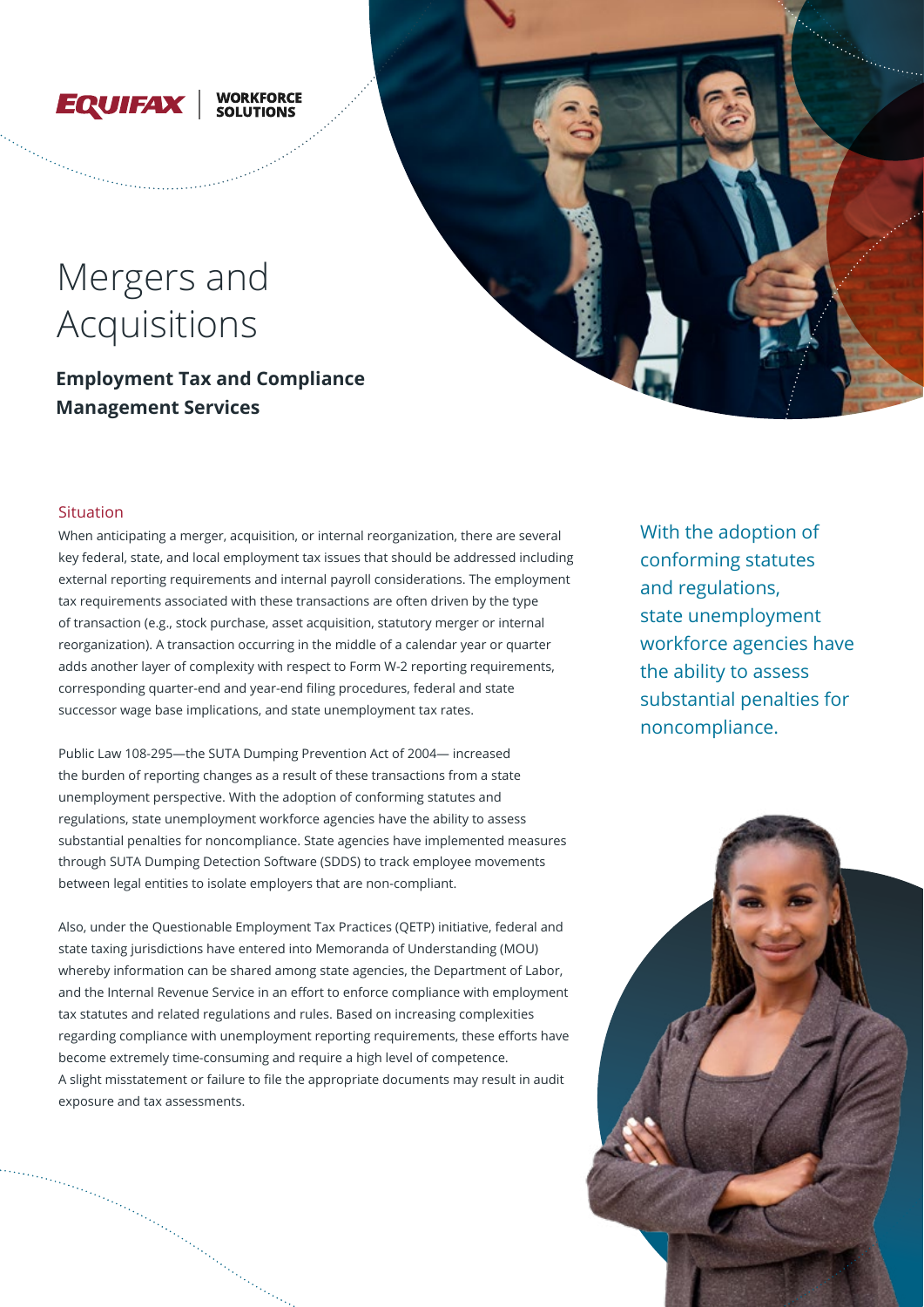## **The following steps are important:**

- Notify state workforce agencies of the merger, acquisition, or reorganization so  $\odot$ the claims process is not disrupted.
- $\circledcirc$  Verify that benefit charges related to unemployment claims are being applied to the correct employer.
- $\heartsuit$  Verify that the state unemployment tax rates of the affected employers reflect the appropriate amount of benefit charges based on required/optional transfers of experience.

## Solution

Equifax has developed a solution designed to assist employers with meeting their employment tax requirements related to merger, acquisition, and other restructuring activity while also providing insights regarding the potential financial impacts of these transactions from an employment tax perspective. The four-phased approach developed by Equifax is customized to help fit each employer's needs when undergoing merger and acquisition transactions.

## Other Considerations

In addition to the items reviewed, Equifax can work with clients on a variety of employment tax issues arising from a merger and acquisition transaction that may reduce overall tax costs, exposures, or result in financial and administrative savings **including:**

#### **Bankruptcy emergence**

Equifax can assist in navigating through the special employment tax considerations that apply to companies emerging from bankruptcy.

#### **Taxpayer advocacy services**

Equifax can assist in resolving outstanding employment tax audit, notice, or assessment of the potential target.

#### **Common agent implementation**

Equifax can review a post-transaction legal entity structure to help evaluate whether the implementation of a common agent may result in administrative savings.

#### **Research and recovery services**

Equifax can review historical mergers, acquisitions, or reorganizations involving employee movements between legal entities to help identify and recover overpaid employment taxes.

#### **Unemployment claims management**

It is imperative that unemployment claims are processed under the correct employer's state unemployment account.

## Merger and Acquisitions

#### **Types of transactions**

The type of transaction will impact employment tax compliance requirements.

- **• Stock Purchase**
- **• Asset Acquisition**
- **• Statutory Merger or Consolidation**
- **• Internal Reorganization**
- **• Divestiture**
- **• Legal Entity Conversion**

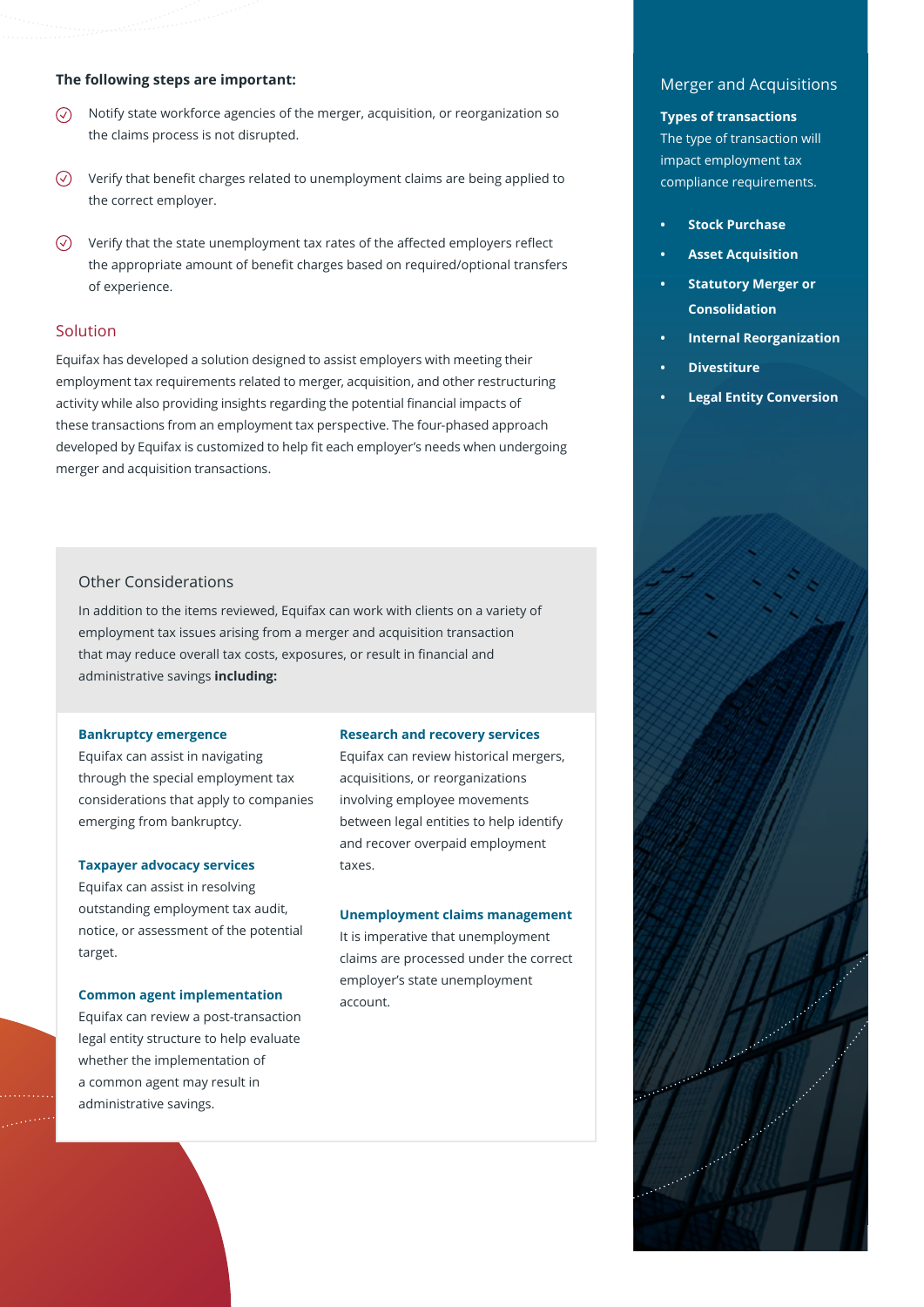## Due Diligence Assistance

- Gather information on target company to help uncover potential employment tax opportunities and risks
- Evaluate target company's employment tax policies, procedures, and practices
- Review employment tax records, tax compliance filings, and tax delinquencies
- Detailed review of SUI tax rates
- Prepare an "opportunities and risks assessment"
- Gather information necessary to help complete the planning and design phase

## Planning and Design Support

- Prepare and maintain a detailed employment tax work plan with timelines and anticipated dates of completion, including coordination with a third-party payroll provider.
- Review transaction for mandatory and optional state unemployment transfers of experience under P.L. 108-295 and corresponding state legislation.
- Compute and quantify the combined state unemployment experience in the applicable tax rate computations.
- Evaluate and document potential opportunities for savings associated "successor" wage treatment for FICA and federal/state unemployment tax.
- Help document the requirements and year-end filing procedures inclusive of federal and state income tax withholding, federal and state unemployment, and transfers of state unemployment experience rates inclusive of Forms 941 (and Schedule D), 940, W-2, W-3, W-4, state unemployment returns, and state/local withholding returns (and Schedule D equivalents).